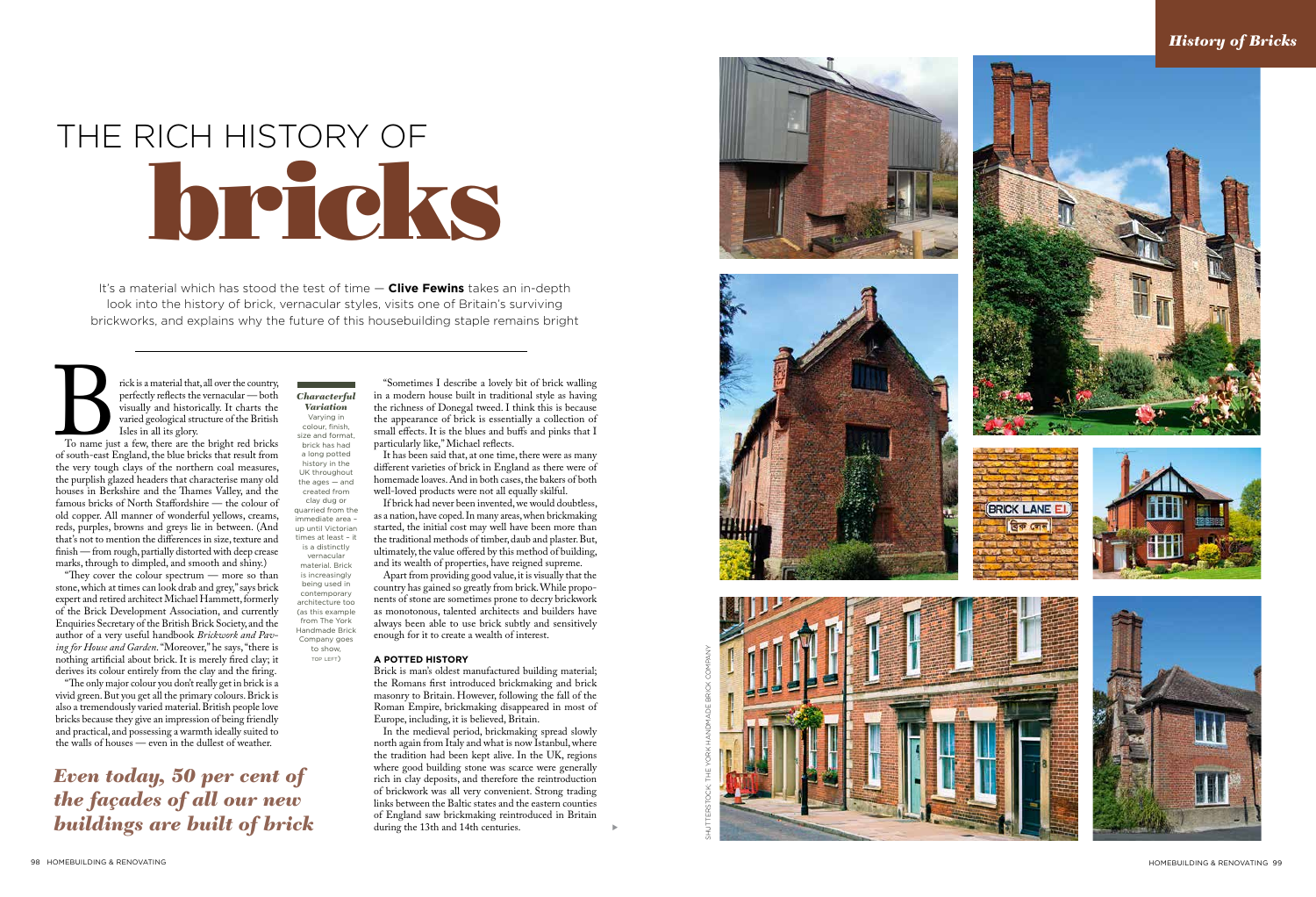It is not only for these historical reasons that some of the oldest brick buildings in the country are all in the eastern counties — our eastern extremities also lacked (and still do) good building stone.

The earliest house in England built with more brick than any other material is Little Wenham Hall, Suffolk (1260-80). All the bricks have a Flemish look of the period, but since exactly the right clay for their colour – cream to greenish yellow – is to hand locally, it is no longer thought certain that they were imported.

It is known that in 1278, several thousand Flemish bricks were shipped in for work on the Tower of London, but generally it is thought that the brick used in our earliest brick buildings was made from local clays in this country. It is known, for example, that Hull – the first all-brick town in England – had a substantial town brickworks between 1303 and 1433.

These old bricks (unlike the much larger Roman bricks) could generally be picked up in one hand. But they often varied in size, notably in height, from the standard modern brick (which is 215 x 102.5 x 65mm).

Brick steadily grew in popularity throughout the medieval period, but it received its greatest boost as the population rose in the mid-17th century, and fires (not only the Great Fire of London in 1666) became all too prevalent in cities. Timber frame gradually disappeared in favour of non-combustible brick, especially in the houses of the 'well-to-do'. And, as brick rose in popularity and production increased, prices came down. Inside, brick fireplaces became hugely popular too, even if the houses themselves were still largely built of timber frame.

The only places where brick was not really seen were those areas where there was plenty of stone, but perhaps with no suitable clay — particularly in the great limestone belts (notably the Cotswolds) and also the Pennines. The south-west, so well provided with alternative materials, was another region where brick made very little impact throughout the 17th century.

Brick remained popular for most of the 18th century; while the Georgians loved smooth façades – stone was the first choice and stucco a cheaper substitute – brick was still used for more basic house construction. Take a look at the sides of the buildings in the grand terraces of Bath, Brighton and Tunbridge Wells, and what are the walls built of? Brick, of course!

Nevertheless, brick did suffer a decline in this country. There were two causes: taxation and fashion. A tax on bricks was first imposed in 1784 and designed initially to fund the recently concluded American war. The tax was increased in 1794 and again in 1803.

*There is nothing artificial about brick… it derives its colour entirely from the clay and the firing* 



#### *Contemporary Brickwork*

Long bricks were originally used by the Romans, but have seen a big comeback in the 21st century. "This trend for long, linear lines of brickwork has been inspired by Swiss architect Peter Zumthor, and his work on the Kolumba Museum in Cologne," says Mark Laksevics of The York Handmade Brick Company (01347 838881), who also specialise in handmade brick and specials. The York Handmade Brick Company's Maxima Hunsingore Blend in 320 x 102 x 50mm format is shown here — but the Maxima range can be specified in lengths of up to 520mm and widths as narrow as 37mm

The other factor in the temporary decline of brick – fashion – came about in many of the growing towns, particularly in the southern half of the country from around 1810 to 1850, where there was a strong upper and middle-class movement (which also spread downwards to the lower middle class) for hiding brickwork behind a covering of stucco. This was partly due to snobbery and the belief that stone was a superior material; stucco was intended to suggest stone. However, there was a further motive at play here, too: Regency architects aimed at broad, sweeping aesthetics, and understandably found the small, neat effect of a brick frontage at odds with their grander designs. Brick, they felt, implied poverty.

The pendulum swung back again. The tax on bricks was abolished in 1850 and, at the same time, stucco fell out of favour; it came to be seen as a 'dishonest' substitute for stone. Brick was about to achieve a hitherto undreamed-of commercial success with the late 1850s and early 1860s bringing with it mechanisation. At this time, moulding also became a mechanical process and advances in kiln technology helped to increase efficiency.

The great heyday of brick was the Victorian period. Industrialisation meant that wire-cut and pressed bricks almost identical in colour and texture were produced by the million, often in areas where mining, notably for coal and iron ore, ensured ready quantities of clay. The common brick, used by the thousand for construction projects large and small, had arrived. In addition to technological advances, improved heat efficiency encouraged volume production of hard, blue-grey engineering bricks — which were subsequently used in mammoth works such as the construction of railway viaducts and reservoir dams. With greater volumes costs again fell, and the quality, in general, improved.

The flip side of all this was that many of the old brickworks producing handmade bricks could not compete. The distinctive character and colour harmonies of particular areas were completely disregarded, and massproduced bricks found themselves disfiguring areas of the country where they had no aesthetic justification. Certainly in the fast-expanding industrial north, the rising tide of industry brought with it a hideous rash of unseemly red brick.

On a brighter note – quite literally – this was a time of great experimentation, especially with colour. The 1860s saw the arrival of polychrome — a style of architectural brickwork that used bricks of different colours (typically

s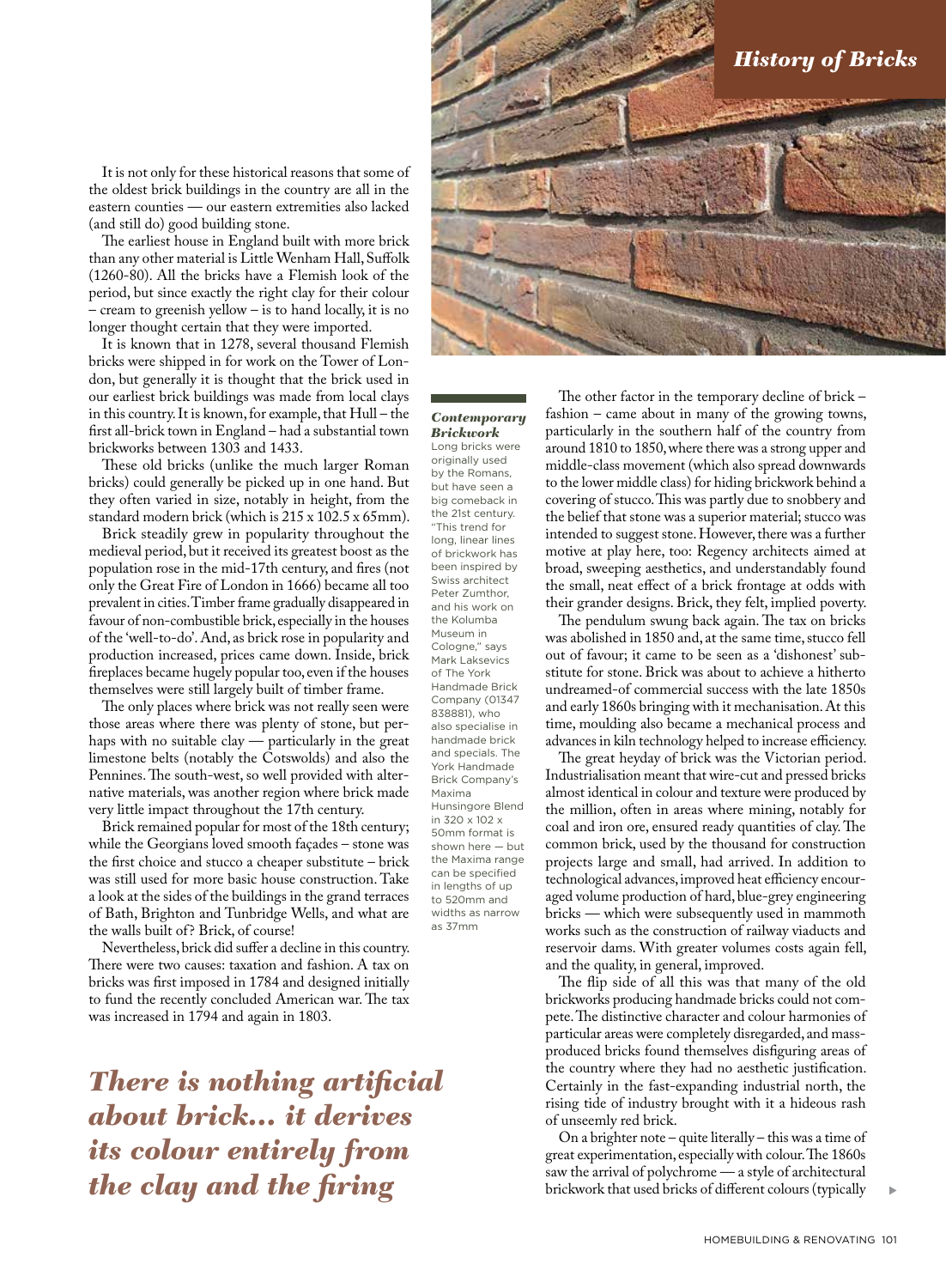s

*Brick-Clad Self-builds*  Brick lends itself to both contemporary and traditional design. Bricks and tiles from Michelmersh Brick Group have been combined to striking effect on this build (above left). "Brick is often perceived as being rigid and inflexible, so it was important to show that there was no restrictions when it comes to shape. The idea was to keep the craft alive by bringing it right up to date," says the homeowner. This Georgianinspired timber frame self-build (above right) is clad in The York Handmade Brick Company's 65mm Old Clamp Blend

**Traditionally, a brickworks was a very local undertaking; while every village might not have had one, pretty much every small town in most parts of the country did. We read in Dickens and other 19th-century authors that brickfields – dangerous, unhealthy places in which to work in those days – scarred the landscape across wide tracts of countryside. Before the development of plant and machinery in the 19th century, all bricks were made from clays dug from the ground by hand, prepared and mixed with water into a soft mud-like consistency and then formed into a brick shape by hand moulding — 'throwing' individual clots of clay into a mould.**

**Up until the outbreak of the Second World War, the majority of bricks were used within about 20 miles of where they were made. Take a look at the older brick buildings in any area and it will be obvious that the colour, texture and physical properties of such brick reflects the raw materials available locally. So brick is a truly vernacular material.**

**One of the best examples of this is the gault clays of Cambridgeshire, which give rise to the creamy buff colour of brickwork found in this part of eastern England. Another excellent example is found in the iron oxide Wealden clays of Sussex and Kent that produce the red bricks characteristic of much of south-eastern England.** 

**In Staffordshire, however, where the clay is Etrurian marl, the bricks are deep red. They have a harsh appearance because they are generally machine produced and smooth in texture. They give rise to the serried ranks of Victorian workers' terraces which are still found in many north Midland towns.**

**Farther north in England you will find far more use of the hard-edged, smooth, dense engineering bricks made from local carboniferous shale clays by machine pressing or extrusion. Amongst these are the so-called Accrington Bloods, made from shales found in the Lancashire coal measures.**

> In more recent times, up until the outbreak of the Second World War in 1939, the majority of bricks were used within 20 miles of where they were made. There were 365 brickworks in the south of England alone, serving London and the Home Counties, and 1,550 brickworks in total across the country.

**Between these, there are manifold variations. Some of the Home Counties stock bricks (bricks with a low or modest compressive strength made from soft mud clays) have a multicoloured appearance.**

**One factor important to mention is firing. This has always been a major factor impacting on colour. The bricks exposed to the greatest heat generally emerge from the kiln the darkest, and the changes in colour can be considerable. For example, yellow bricks from the gault clays of eastern England can easily turn different shades of brown when fired, while bricks made from the Wealden clays are typically red, but might turn plum-coloured, blue-purple or even black on firing.**

**In some parts of Kent, it was known that certain types of wood used as faggot wood for the kilns, yielded fumes containing potash, which was valuable in assisting the process of glazing. You can't get much more vernacular than that!**

**Although all these regional characteristics can easily be seen in older buildings, the localised pattern of use already eroded to some degree with the advent of railway transportation in the second half of the 19th century, was further changed by the rapid growth of road transport. Since the Second World War, this has meant that bricks can come from pretty much anywhere. Thank goodness for our local authority conservation departments who at least manage to preserve some semblance of vernacular styles in new brick houses appearing in our small towns and villages.**



## vernacular guide

brown, cream and red) in patterned combination to highlight architectural features. Patterned brickwork, such as diaper (diamond pattern), also grew in popularity.

This period also saw the arrival of a huge variety of shaped and moulded bricks. Terracotta (very fine clay mixed with sand and fired to a hardness rarely matched by brick) was used from the late 1860s for all forms of adornment — notably around doors and fireplaces, and to adorn chimneys, ridge tiles, crestings and finials. It was not always used tastefully, but when used well it was often an effective complement to polychromatic brickwork.

All that changed after the Second World War. Concrete blockwork became firmly established and the building trade found that it did the work of bricks cheaper, faster and with equal strength. So, in many cases, it took over the role of the common brick as a structural building material.

However, brick as a facing material continues to hold a wide appeal, and was a major contributor to the post-war building boom, especially in the housing sector. Many of the brickworks that closed before the war never reopened, and the structure of the industry changed with the amalgamation of small firms into larger groupings. By the mid 1960s there were about 700 manufacturers, many with several works.

In 1995 there were about 140 active clay brick factories in the UK — today there are about 55. Although market forces have caused a lot of the small brickworks to close, their roles have often been taken on by other manufacturers, themselves typically part of larger organisations. Many smaller brickworks are nevertheless still functioning and contributing to an organisation's product range.

Despite a decline in the market – annual brick sales of just over 3.2bn in 1995 fell to around 1.5bn in 2010 – the choice of brick types is still almost limitless. Britain is still unique in having a brick industry that manufactures an exceptionally varied range of clay bricks.

Most brickworks specialise in producing facing bricks; others concentrate on producing 'specials' of odd sizes. For self-builders, 'Tudor-size' bricks – they are smaller and flatter than standard facing bricks and are quite readily available – are useful for interior use. However, these are by no means the only alternative-sized bricks.

To retain this enormous variety of brick types, many of the handmade techniques associated with early brickmaking, and its intermediate development, still persist within the present-day industry.

#### **The future of brick in SELF-BUILD**

If you choose to build in brick – in traditional or contemporary style – there is a huge range of options available and there is every incentive to avoid something bland and lacklustre using the ubiquitous stretcher bond (only the long faces of the bricks are seen). This is the quickest, simplest and cheapest route, but it also looks tedious, unimaginative and unadventurous.

So, be bold with your new brick self-build. There is every chance to experiment, especially as the brick is likely to be merely a cladding and will not be required to carry a structural load.

Today, the choice of colours and finishes is as wide as ever. Decorative brick patterns can readily be used where brick is a cladding. Panels of herringbone, diaper and basket weave can look well in contemporary brick houses. Decorative bonded patterns can be used for feature panels, and you can even lay bricks on end – known as 'soldier courses' – to give a completely different scale and effect to a section of brickwork.

In addition, there are many other techniques, such as using coloured mortars and achieving novel textural effects by mixing brick types and sizes, or by projecting or recessing some of the courses of bricks from the wall.

It is almost impossible to imagine a future without brick. Between 1,200 and 1,500 different types of brick are currently available in the British Isles, according to Simon Hay, CEO of the Brick Development Association (BDA), which represents the UK and Ireland's clay brick and paver manufacturers. According to the BDA, this is a range unequalled anywhere else in the world.

"Even today, 50 per cent of the façades of all new buildings in this country are built of brick and eight out of 10 bricks sold go into the housing market," says Simon Hay. "There have been multimillion-pound investments in some of our larger brickworks in recent years and the industry is currently working flat out to fulfil demand." I think that is a pretty adequate answer to those who query whether brick has a future!

jeremy ph

illips; david gadsby

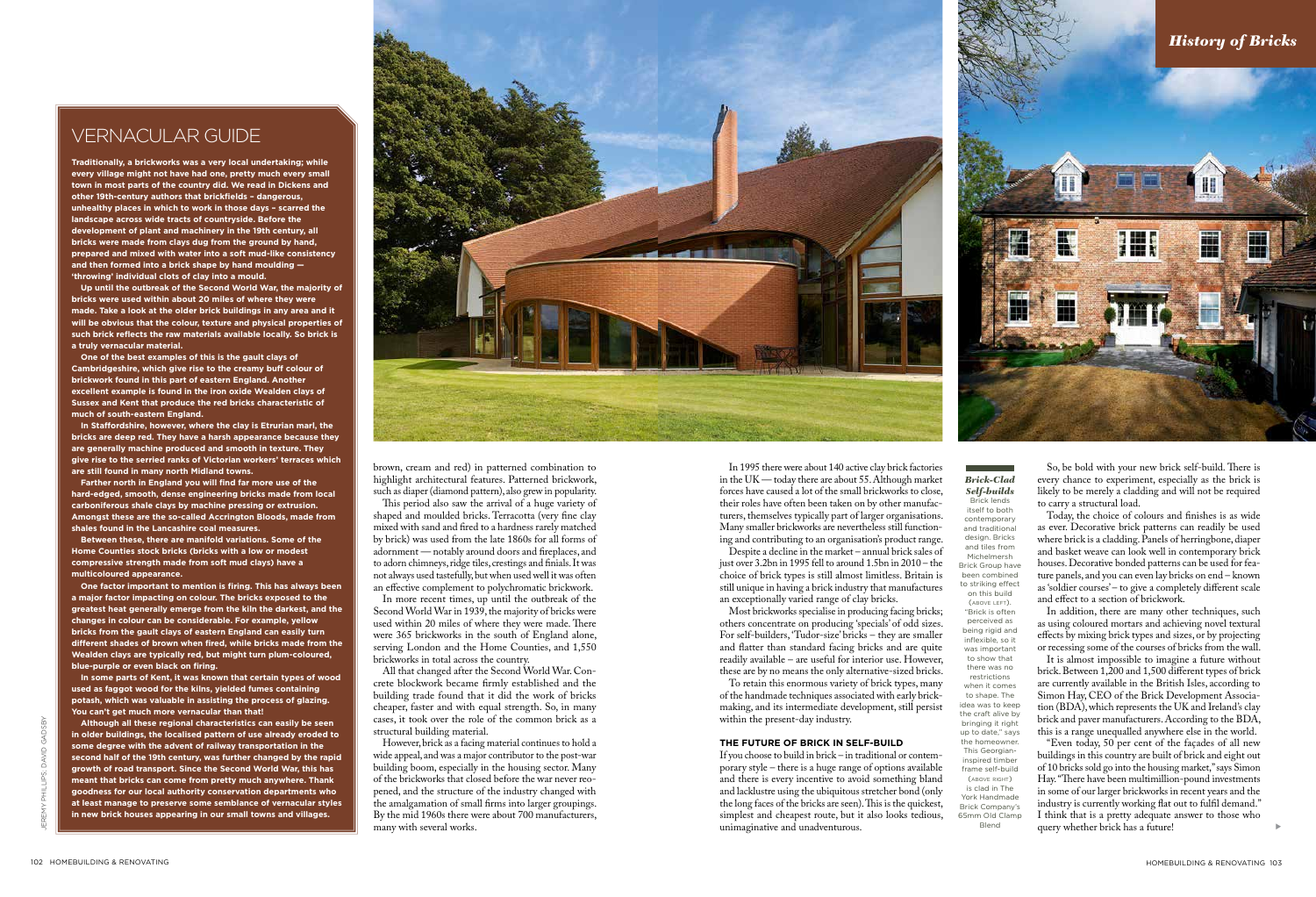## inside a small **BRICKWORKS**

**Clive Fewins** visits one of Britain's brickmaking gems

The small brickworks known as Northcot Brick<br>
was established in 1925 by Captain E G Spencer-<br>
Churchill, the cousin of Sir Winston Churchill,<br>
in order to provide housing and jobs for the local popuwas established in 1925 by Captain E G Spencer-Churchill, the cousin of Sir Winston Churchill, lation close to his estate at Blockley in the Cotswolds.

Concerned about high levels of unemployment in the area, Captain Spencer-Churchill hired a team of geologists to carry out a survey with a view to finding suitable land on which to grow timber for manufacturing baskets. However, they discovered a vast seam of high-quality Jurassic blue clay, known to be excellent for brickmaking and producing an intense orange base colour when fired.

The fascinating thing about the clay  $-$  there is now a vast pit at the brickworks, said to still have sufficient clay left for at least 30 years of production – is that it is of the same geological age as the limestone which forms the Cotswolds hills. So, the clay deposits where Northcot Brick lies, signify the end of the hills and the beginning of the plain. The Jurassic limestone hills form a beautiful backdrop to the complex of old sheds and brick mills.

The 55-strong staff who make the bricks are mainly local, and fully aware of the heritage at their place of work. Many have completed 25 years of service.

The mill in which the handmade bricks (which represent 33,000 bricks of the weekly output of 263,000) are made was in fact a second-hand building imported to the site in 1925, when the works was founded. As production manager, Ian Cox, comments: "This place is a working industrial museum." (Northcot Brick have also retained the tradition of using  $\cosh - a$  mix of 20

per cent coal and 80 per cent natural gas, in fact – to fire their kilns, which gives a richness in colour that has been lost in modern kilns fired using just gas.)

And yet, it is successful. The last few years have seen a steady rise in output and development of several new brick ranges. Before the Millennium, it was estimated that many of the bricks produced travelled within 80 miles of the works — today Northcot Brick supply their handmade and machine-made bricks nationwide.

s Works Manager, Dale Moss, picks up the story: "When I arrived here 35 years ago, we produced 10 standard brick types. The figure is now 48, varying from Old Scotch Commons, which we have recently started manufacturing after the works where they were made closed, to our new machine-made Cotswold Collection, aimed mainly at the self-build market." Ironically, the Cotswold region (dominated as it is by limestone) is one of the few parts of the UK where there is very little brick building!

*The vast pit at the brickworks is said to still have sufficient clay left for at least 30 years of production*

#### *Manufactured in the UK*

Clay used for Northcot Brick's products is sourced from a large quarry on site — the geology of the area is unusual in that this seam of quality Jurassic blue clay (which produces an intense orange base colour) lies at the foot of the limestone hills formed around the same period